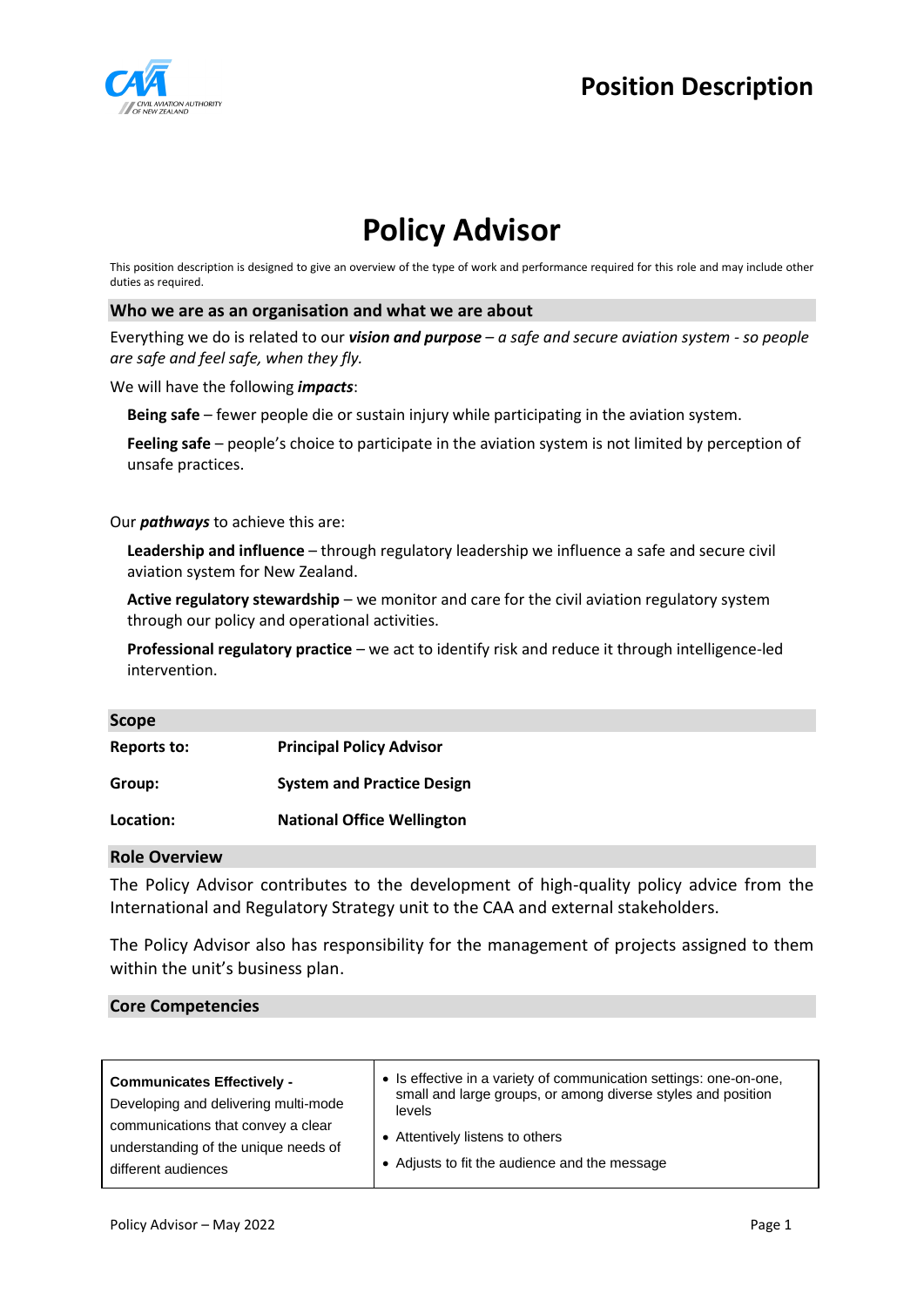

# **Position Description**

|                                                                                                                                           | • Provides timely and helpful information to others across the<br>organisation        |
|-------------------------------------------------------------------------------------------------------------------------------------------|---------------------------------------------------------------------------------------|
|                                                                                                                                           | • Encourages the open expression of diverse ideas and opinions                        |
| Manages Complexity - Making sense of<br>complex, high quality and sometimes<br>contradictory information to effectively<br>solve problems | • Asks the right questions to accurately analyse situations                           |
|                                                                                                                                           | • Acquires data from multiple and diverse sources when solving<br>problems            |
|                                                                                                                                           | • Uncovers root causes to difficult problems                                          |
|                                                                                                                                           | • Evaluates pros and cons, risks and benefits of different solution<br>options        |
| Action Oriented - Taking on new<br>opportunities and tough challenges with<br>a sense of urgency, high energy, and<br>enthusiasm          | • Readily takes action on challenges, without unnecessary planning                    |
|                                                                                                                                           | • Identifies and seizes new opportunities                                             |
|                                                                                                                                           | • Displays a can-do attitude in good and bad times                                    |
|                                                                                                                                           | • Steps up to handle tough issues                                                     |
| <b>Manages Ambiguity - Operating</b>                                                                                                      | • Deals comfortably with the uncertainty of change                                    |
| effectively, even when things are not                                                                                                     | • Effectively handles risk                                                            |
| certain or the way forward is not clear                                                                                                   | • Can decide and act without total picture                                            |
|                                                                                                                                           | • Is calm and productive, even when things are up in the air                          |
|                                                                                                                                           | • Deals constructively with problems that do not have clear solutions<br>or outcomes  |
| <b>Interpersonal Savvy - Relating openly</b><br>and comfortably with diverse groups of<br>people                                          | • Relates comfortably with people across levels, functions, culture,<br>and geography |
|                                                                                                                                           | • Acts with diplomacy and tact                                                        |
|                                                                                                                                           | • Builds rapport in an open, friendly, and accepting way                              |
|                                                                                                                                           | • Builds constructive relationships with people both similar and<br>different to self |
|                                                                                                                                           | • Picks up on interpersonal group dynamics                                            |
| Manages Complexity - Making sense of                                                                                                      | • Asks the right questions to accurately analyse situations                           |
| complex, high quality and sometimes<br>contradictory information to effectively<br>solve problems                                         | • Acquires data from multiple and diverse sources when solving<br>problems            |
|                                                                                                                                           | • Uncovers root causes to difficult problems                                          |
|                                                                                                                                           | • Evaluates pros and cons, risks and benefits of different solution<br>options        |

### **Core Responsibilities**

- Undertakes and assists with policy development on a range of aviation related policy issues, including:
	- o Proactively monitoring the aviation environment to identify new policy issues as they arise
	- o Preparing policy papers for senior managers on issues raised through the CAA issue assessment process and as requested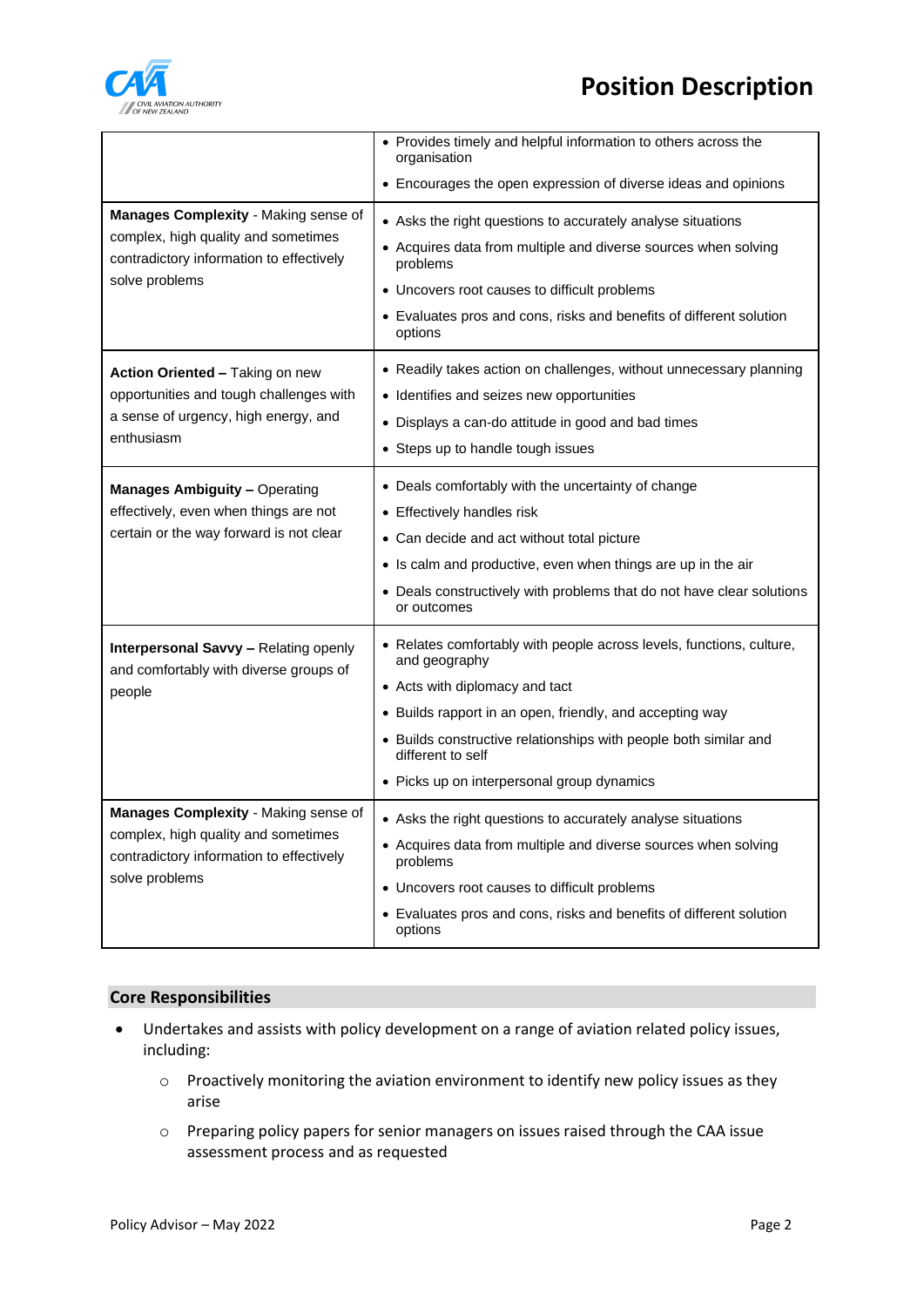

- $\circ$  Assisting with the development of policy for regulatory and legislative proposals as required, including development of regulatory impact statements
- Drafts and co-ordinates responses to ministerial and parliamentary questions, briefings and reporting
- Effectively delivers allocated projects, including:
	- o Planning, coordinating and implementing
	- $\circ$  Involving the right people both within the CAA and Ministry of Transport, as well as across Government and in the aviation sector
	- o Delivering the project on-time and within budget
- Assists with team reporting requirements
- Assists to coordinate the CAA input into international meetings, reporting and advice
- Monitors developments in policy within the International Civil Aviation Organization (ICAO) and other relevant international agencies and provides advice to the CAA and others as appropriate
- Responds to requests from overseas organisations for information and advice on matters within the CAA's area of responsibility
- Provides advice and comment on consultation documents and policy papers received from other government organisations
- Develops links with other units across the CAA
- Maintains regular contact with Ministry of Transport and other Government officials
- Assists with the involvement of the aviation sector in the policy development process
- Participates actively and positively in meetings, planning and initiatives designed to improve effectiveness/productivity
- Participates in and supports organisational initiatives to improve systems and outputs
- Supporting other roles within the Unit
- Carry out work and conduct interpersonal relationships in a way that supports the Authority's commitment to the principles of Diversity and Inclusion and the Treaty of Waitangi
- Contribute to, maintain knowledge of, and practices Health and Safety processes and initiatives.

#### **Outcomes**

- The International and Regulatory Strategy unit and the CAA are recognised by our Authority colleagues, the aviation sector, industry, and the Ministry and Minister of Transport as an effective and efficient policy team
- The Authority is a safe workplace and meets legislative standards.

#### **Skills and Experience to be Successful**

- Tertiary qualification or equivalent experience in a relevant field
- Sound written and oral communication skills
- Proven analytical and problem-solving ability